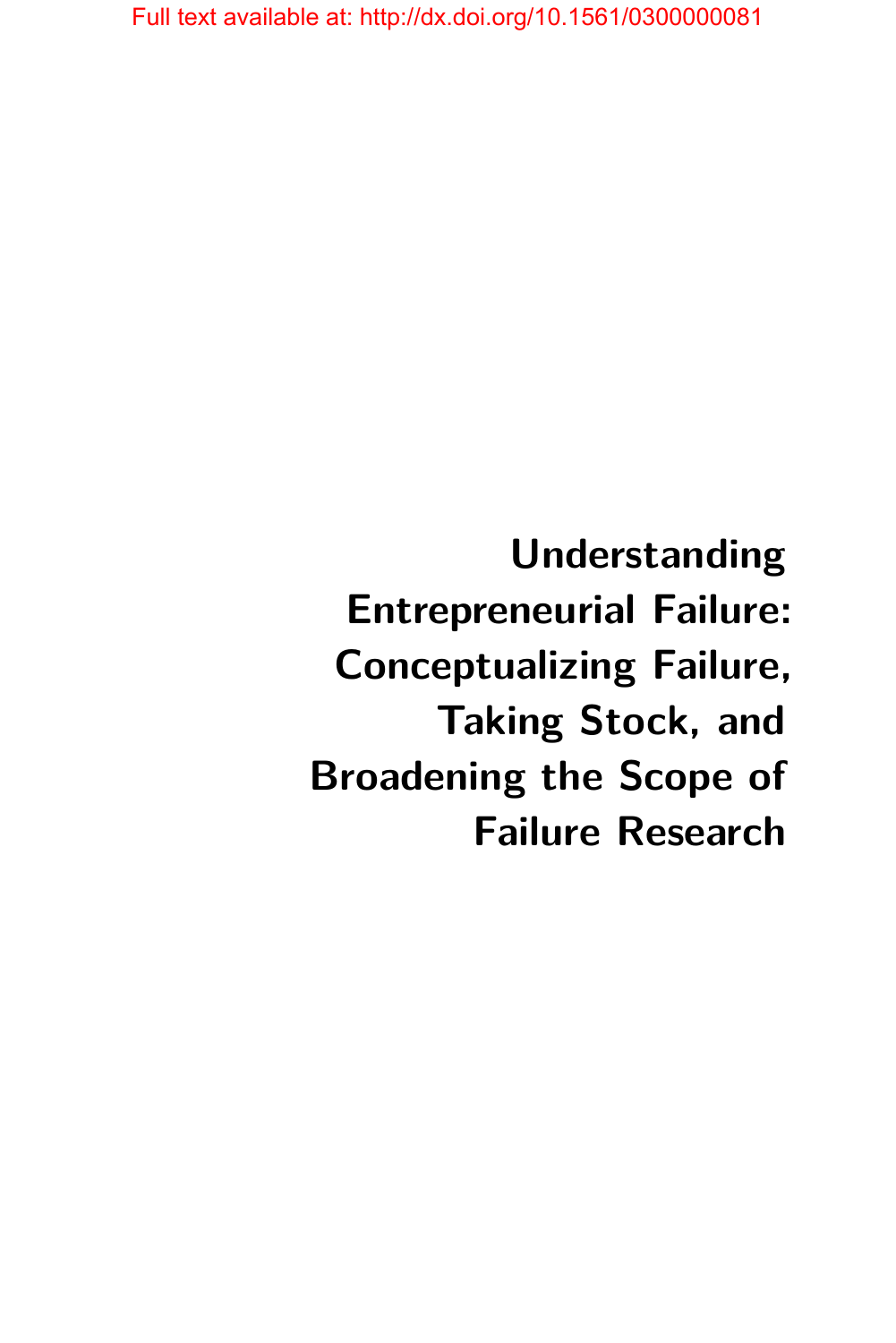## **Other titles in Foundations and Trends® in Entrepreneurship**

*IPOs and Entrepreneurial Firms* Giancarlo Giudici and Silvio Vismara ISBN: 978-1-68083-868-8

*Entrepreneurship, Finance and Management: Essays in Honor of Mike Wright* David B. Audretsch, Donald F. Kuratko and Albert N. Link ISBN: 978-1-68083-832-9

*Ambidexterity and Entrepreneurship Studies: A Literature Review and Research Agenda* Maribel Guerrero ISBN: 978-1-68083-818-3

*Innovative Entrepreneurship as a Collaborative Effort: An Institutional Framework* Niklas Elert and Magnus Henrekson ISBN: 978-1-68083-810-7

*Entrepreneurial Finance: Emerging Approaches Using Machine Learning and Big Data* Francesco Ferrati and Moreno Muffatto ISBN: 978-1-68083-804-6

*Advice to Entrepreneurs and Small Business* Kevin Mole ISBN: 978-1-68083-758-2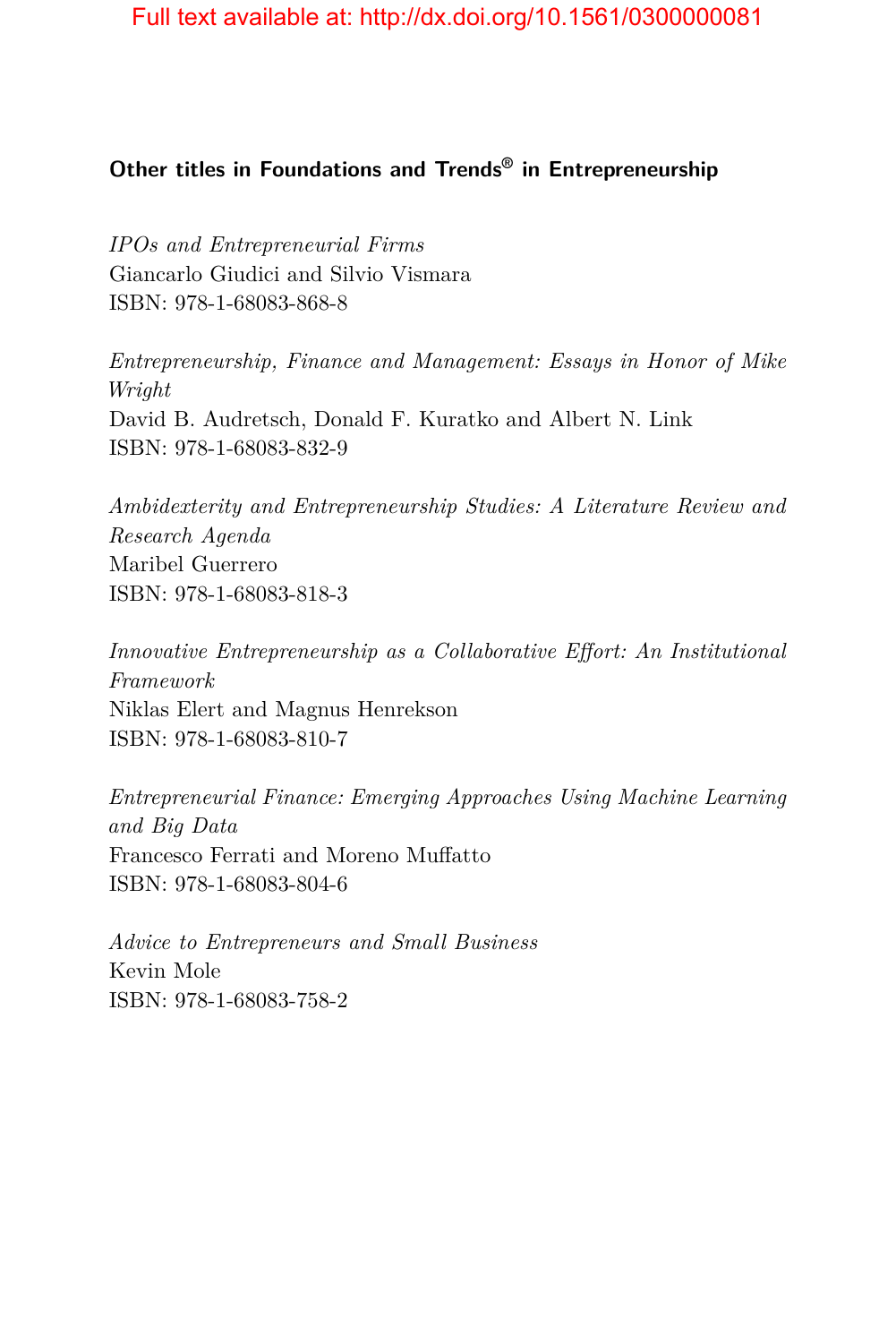# **Understanding Entrepreneurial Failure: Conceptualizing Failure, Taking Stock, and Broadening the Scope of Failure Research**

## **Anna Jenkins**

The University of Queensland Australia a.jenkins@business.uq.edu.au

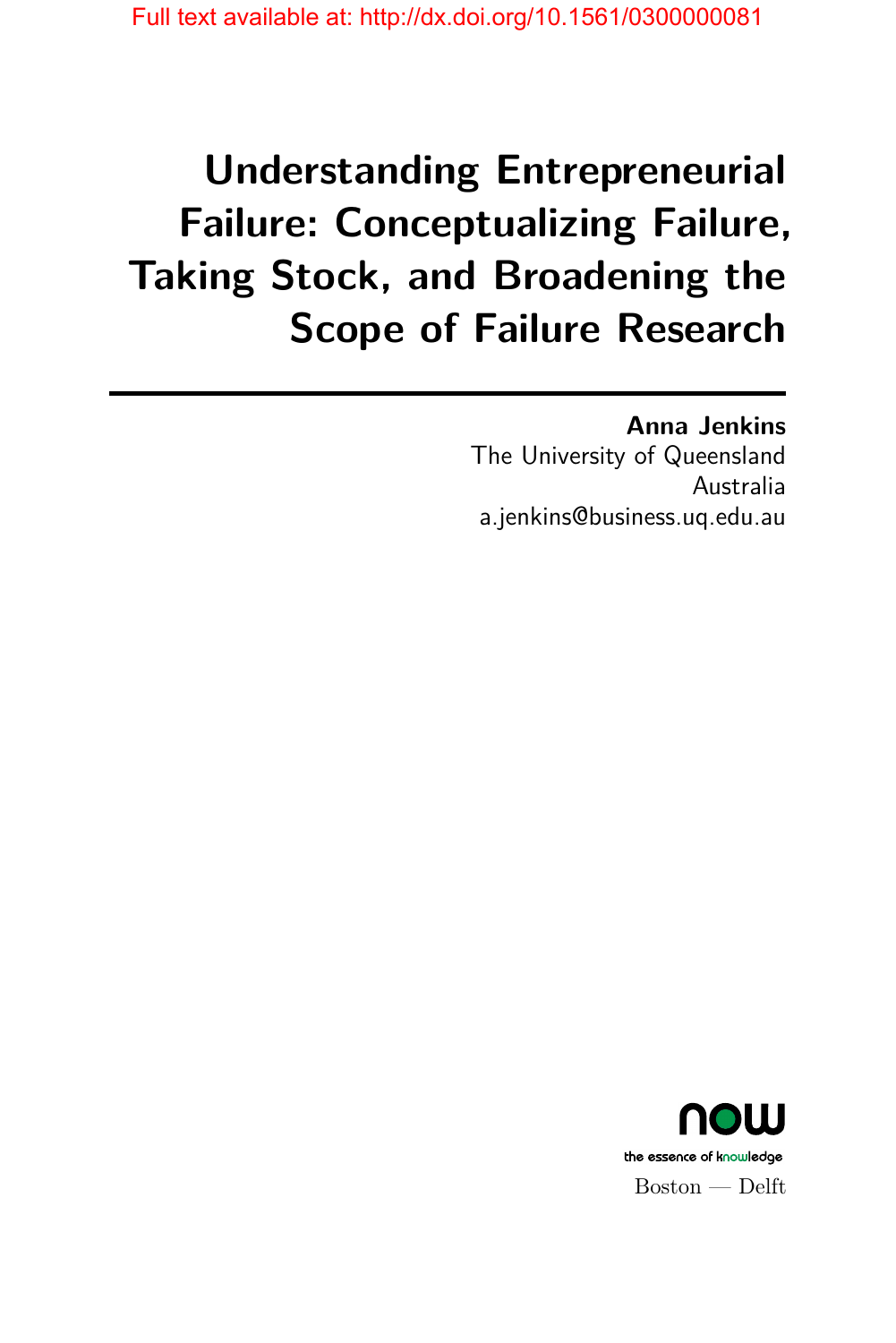# **Foundations and Trends® in Entrepreneurship**

*Published, sold and distributed by:* now Publishers Inc. PO Box 1024 Hanover, MA 02339 United States Tel. +1-781-985-4510 www.nowpublishers.com sales@nowpublishers.com

*Outside North America:* now Publishers Inc. PO Box 179 2600 AD Delft The Netherlands Tel. +31-6-51115274

The preferred citation for this publication is

A. Jenkins. *Understanding Entrepreneurial Failure: Conceptualizing Failure, Taking Stock, and Broadening the Scope of Failure Research*. Foundations and Trends® in Entrepreneurship, vol. 18, no. 3, pp. 159–211, 2022.

ISBN: 978-1-68083-951-7 © 2022 A. Jenkins

All rights reserved. No part of this publication may be reproduced, stored in a retrieval system, or transmitted in any form or by any means, mechanical, photocopying, recording or otherwise, without prior written permission of the publishers.

Photocopying. In the USA: This journal is registered at the Copyright Clearance Center, Inc., 222 Rosewood Drive, Danvers, MA 01923. Authorization to photocopy items for internal or personal use, or the internal or personal use of specific clients, is granted by now Publishers Inc for users registered with the Copyright Clearance Center (CCC). The 'services' for users can be found on the internet at: www.copyright.com

For those organizations that have been granted a photocopy license, a separate system of payment has been arranged. Authorization does not extend to other kinds of copying, such as that for general distribution, for advertising or promotional purposes, for creating new collective works, or for resale. In the rest of the world: Permission to photocopy must be obtained from the copyright owner. Please apply to now Publishers Inc., PO Box 1024, Hanover, MA 02339, USA; Tel. +1 781 871 0245; www.nowpublishers.com; sales@nowpublishers.com

now Publishers Inc. has an exclusive license to publish this material worldwide. Permission to use this content must be obtained from the copyright license holder. Please apply to now Publishers, PO Box 179, 2600 AD Delft, The Netherlands, www.nowpublishers.com; e-mail: sales@nowpublishers.com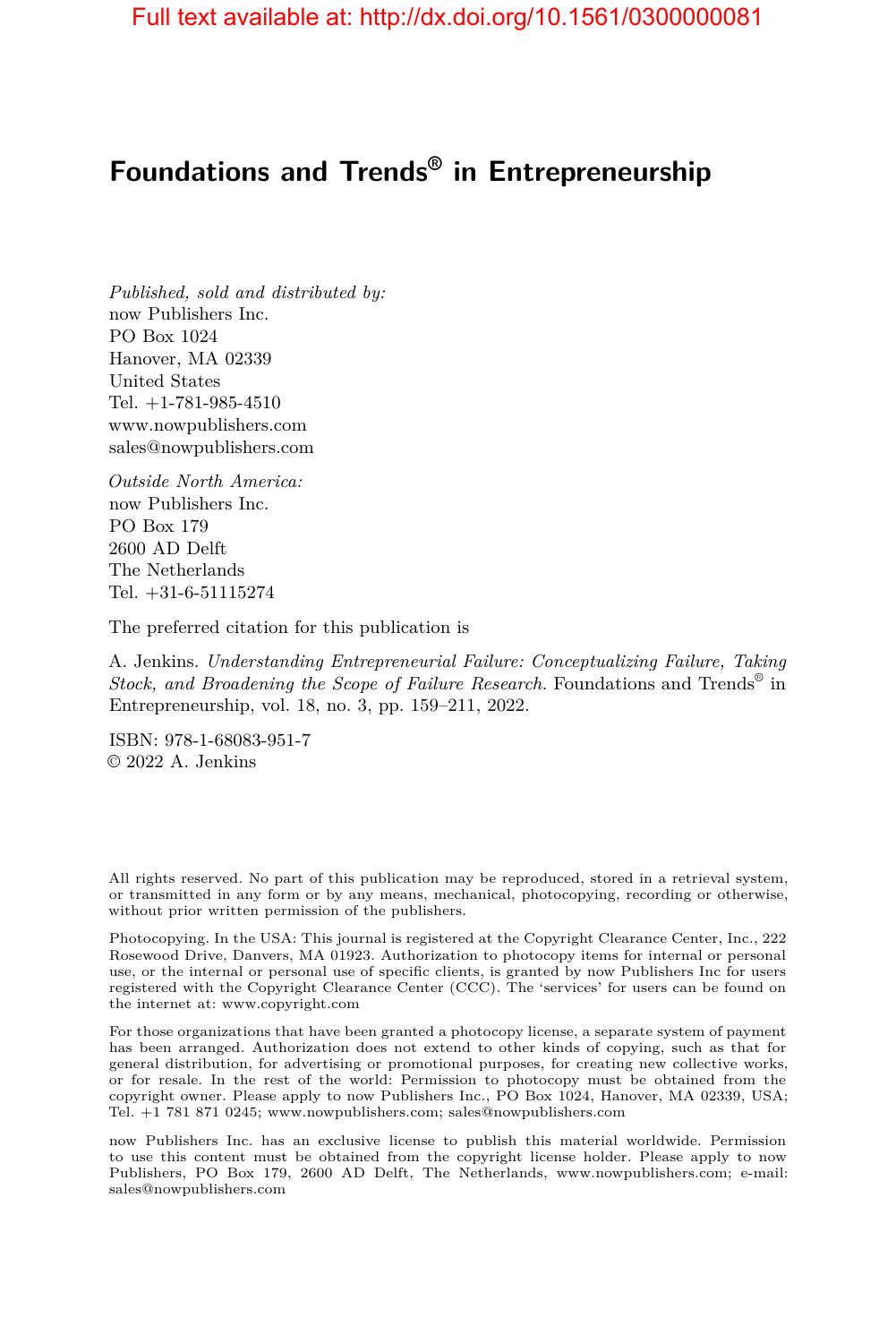# **Foundations and Trends® in Entrepreneurship** Volume 18, Issue 3, 2022 **Editorial Board**

#### **Editors-in-Chief**

**Albert N. Link** University of North Carolina at Greensboro United States **David B. Audretsch** Indiana University United States

#### **Editors**

Howard Aldrich *University of North Carolina*

Sharon Alvarez *University of Denver*

Per Davidsson *Queensland University of Technology*

Michael Frese *National University of Singapore*

William B. Gartner *Copenhagen Business School*

Magnus Henrekson *IFN Stockholm*

Michael A. Hitt *Texas A&M University*

Joshua Lerner *Harvard University* Jeff McMullen *Indiana University*

P.R. Kumar *Texas A&M University*

Maria Minniti *Syracuse University*

Simon Parker *University of Western Ontario*

Holger Patzelt *TU Munich*

Saras Sarasvathy *University of Virginia*

Roy Thurik *Erasmus University*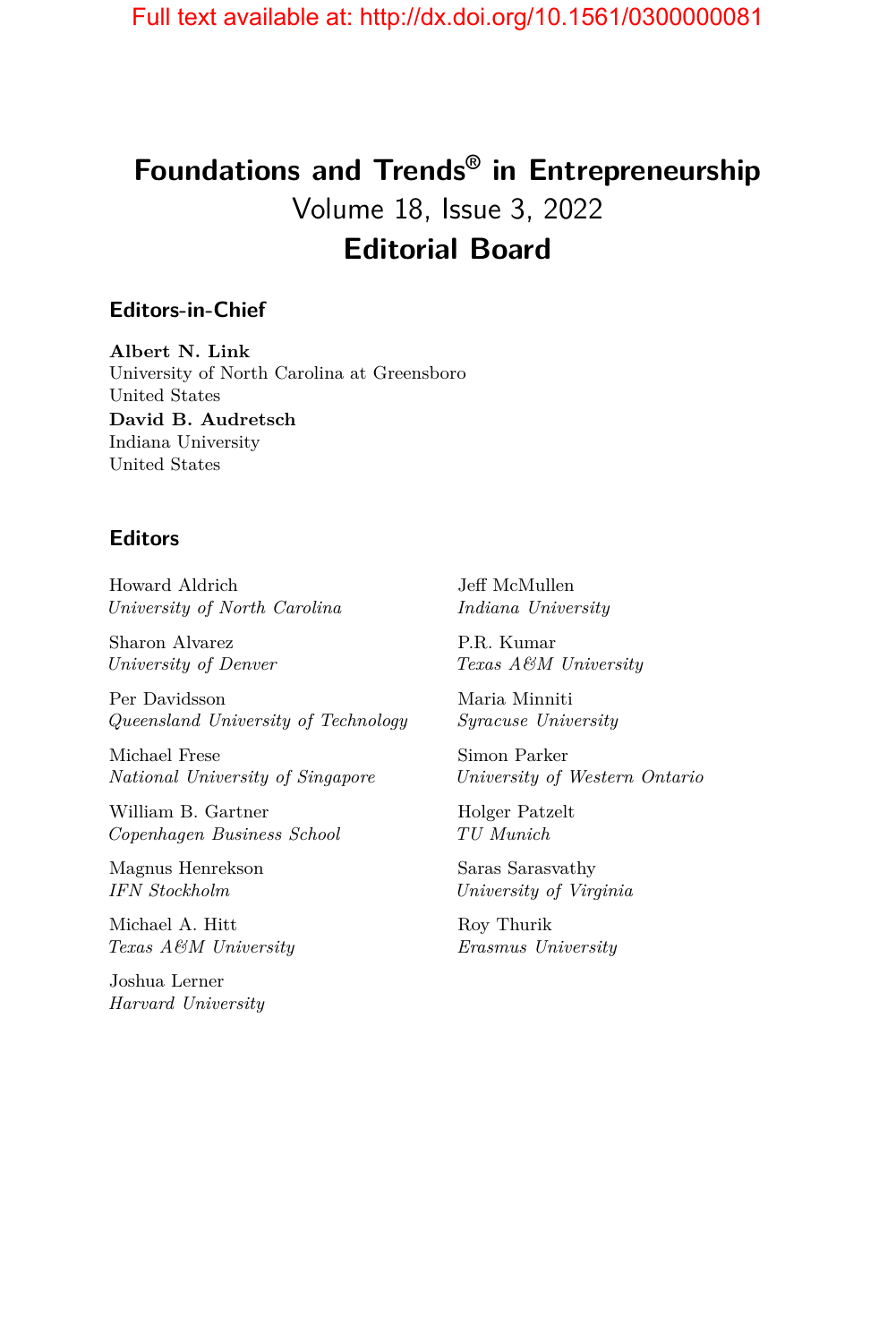# **Editorial Scope**

### **Topics**

Foundations and Trends<sup>®</sup> in Entrepreneurship publishes survey and tutorial articles in the following topics:

- Nascent and start-up entrepreneurs
- Opportunity recognition
- New venture creation process
- Business formation
- Firm ownership
- Market value and firm growth
- Franchising
- Managerial characteristics and behavior of entrepreneurs
- Strategic alliances and networks
- Government programs and public policy
- Gender and ethnicity
- New business financing:
	- **–** Business angels
	- **–** Bank financing, debt, and trade credit
	- **–** Venture capital and private equity capital
	- **–** Public equity and IPOs
- Family-owned firms
- Management structure, governance and performance
- Corporate entrepreneurship
- High technology:
	- **–** Technology-based new firms
	- **–** High-tech clusters
- Small business and economic growth

### **Information for Librarians**

Foundations and Trends® in Entrepreneurship, 2022, Volume 18, 4 issues. ISSN paper version 1551-3114. ISSN online version 1551-3122. Also available as a combined paper and online subscription.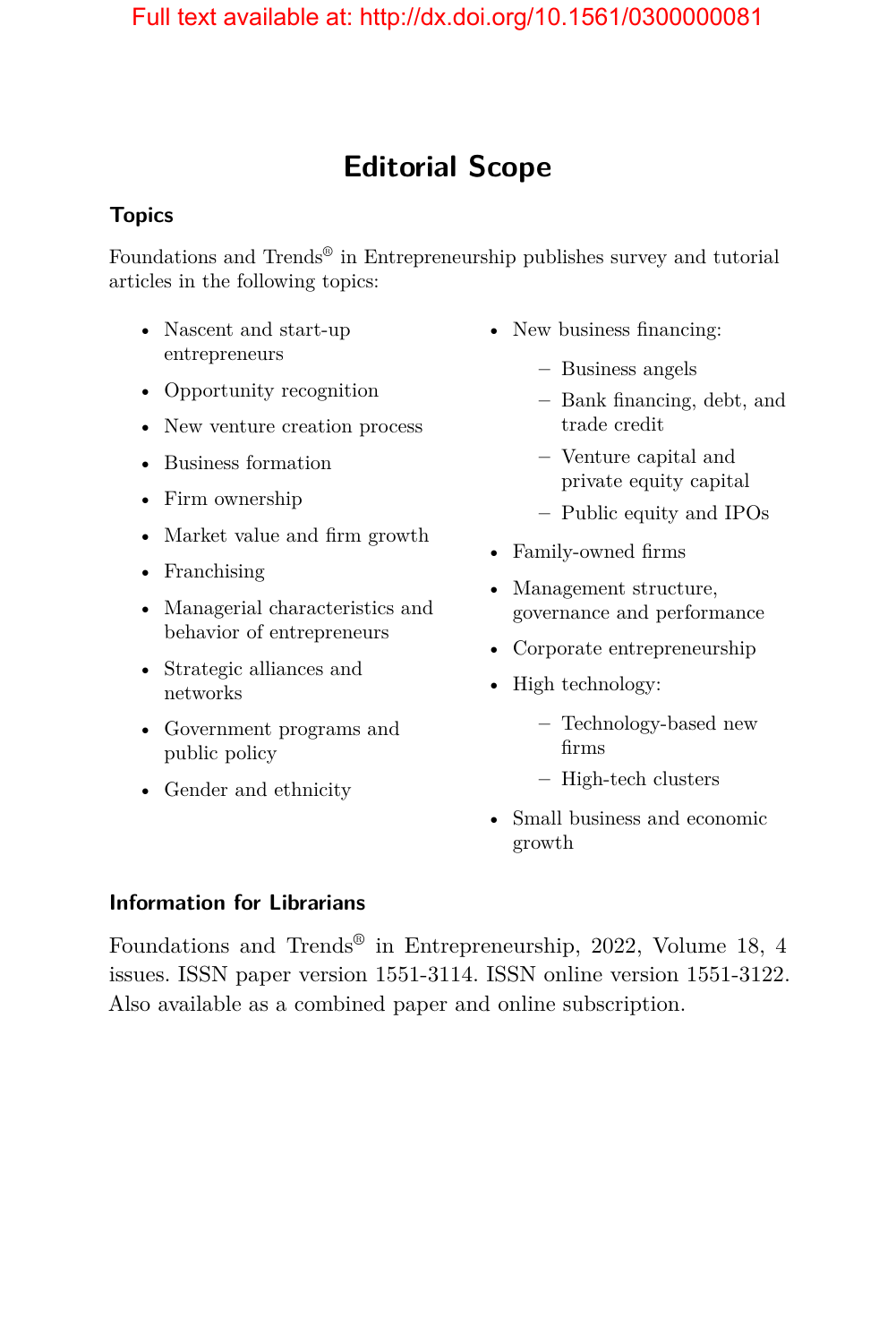# **Contents**

| 1              |                                       | <b>Introduction</b>                                                              | $\overline{2}$ |
|----------------|---------------------------------------|----------------------------------------------------------------------------------|----------------|
| $\overline{2}$ |                                       | <b>Conceptualizing Entrepreneurial Failure</b>                                   | 4              |
|                | 2.1                                   | Objective Criteria, Subjective Criteria, and the                                 |                |
|                |                                       |                                                                                  | 5              |
|                | 2.2                                   | Expanding the Notion That Entrepreneurial                                        |                |
|                |                                       |                                                                                  | $\overline{7}$ |
|                | $2.3^{\circ}$                         | Temporality and Conceptualizing Failure <b>Example 20</b>                        | $\overline{7}$ |
|                | 2.4                                   |                                                                                  | 10             |
| 3              | The Impact of Entrepreneurial Failure |                                                                                  |                |
|                | 3.1                                   | Firm Failure as an Experience Involving Emotions, Stress,                        |                |
|                |                                       |                                                                                  |                |
|                |                                       | Financial Strain, and Stigma                                                     | 13             |
|                | 3.2                                   | Failure as a Learning Experience <b>Experience Experience Experience EXPLACE</b> | 19             |
|                | 3.3                                   |                                                                                  | 27             |
|                | 3.4                                   | Failure and Continued Entrepreneurship <b>Election</b> 2014                      | 29             |
| 4              |                                       | <b>Theoretical Approaches</b>                                                    | 32             |
|                | 4.1                                   |                                                                                  | 33             |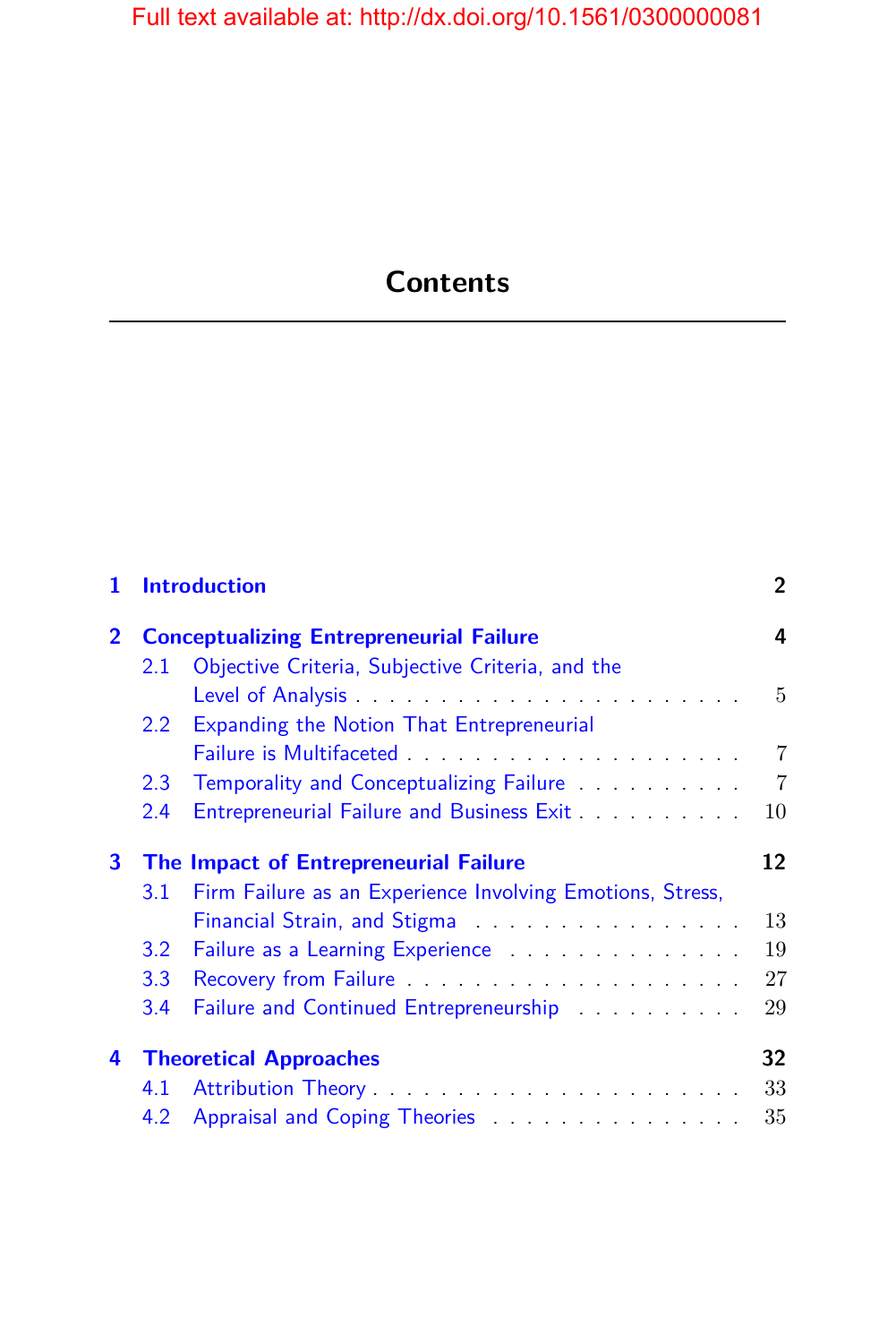| 5. |                        | <b>Methodological Approaches</b>                       |    |
|----|------------------------|--------------------------------------------------------|----|
|    | 5.1                    |                                                        | 37 |
|    |                        |                                                        | 38 |
| 6  | <b>Future Research</b> |                                                        | 40 |
|    |                        |                                                        | 40 |
|    |                        | 6.2 A Study of Stakeholders Beyond the Entrepreneur 41 |    |
|    |                        | 6.3 New Theoretical Perspectives and Approaches 42     |    |
|    |                        | <b>Conclusions</b>                                     | 45 |
|    | <b>References</b>      |                                                        |    |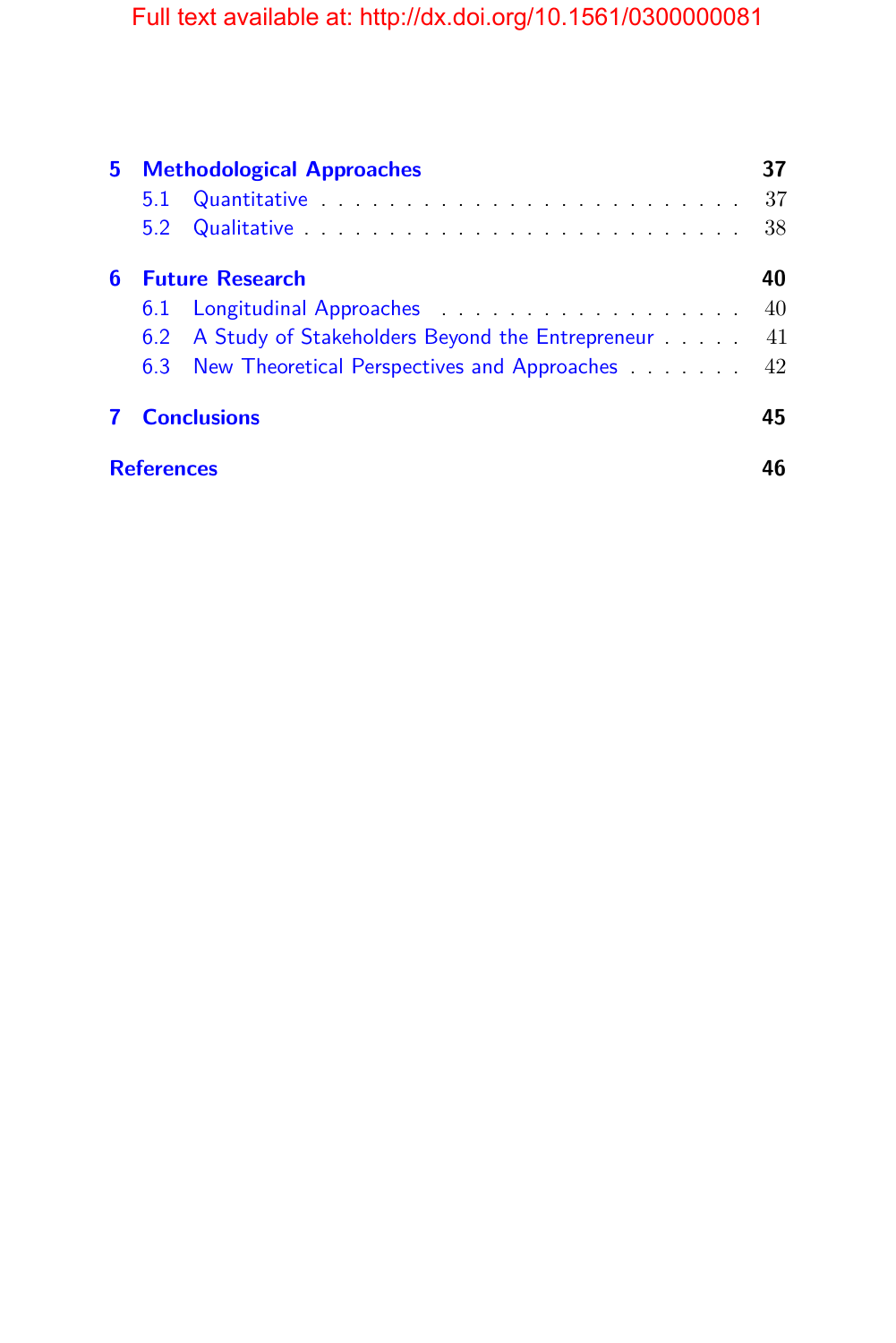# **Understanding Entrepreneurial Failure: Conceptualizing Failure, Taking Stock, and Broadening the Scope of Failure Research**

Anna Jenkins<sup>1</sup>

<sup>1</sup>*The University of Queensland, Australia; a.jenkins@business.uq.edu.au*

### ABSTRACT

Research on entrepreneurial failure has developed considerably over the past ten years. There is now a growing body of literature focusing on the impact entrepreneurial failure has on entrepreneurs. Insights from this work provide valuable knowledge on how entrepreneurs learn from failure experience, the antecedents to habitual entrepreneurship, and the well-being and financial risks of independent entrepreneurship. I take stock of the emerging body of literature on entrepreneurial failure with a focus on how failure has been conceptualized, the impact that failure has on entrepreneurs, and the different theoretical and methodical approaches taken to understand failure, to lay the foundation for identifying new avenues for future research.

Anna Jenkins (2022), "Understanding Entrepreneurial Failure: Conceptualizing Failure, Taking Stock, and Broadening the Scope of Failure Research", Foundations and Trends® in Entrepreneurship: Vol. 18, No. 3, pp 159–211. DOI: 10.1561/0300000081. ©2022 A. Jenkins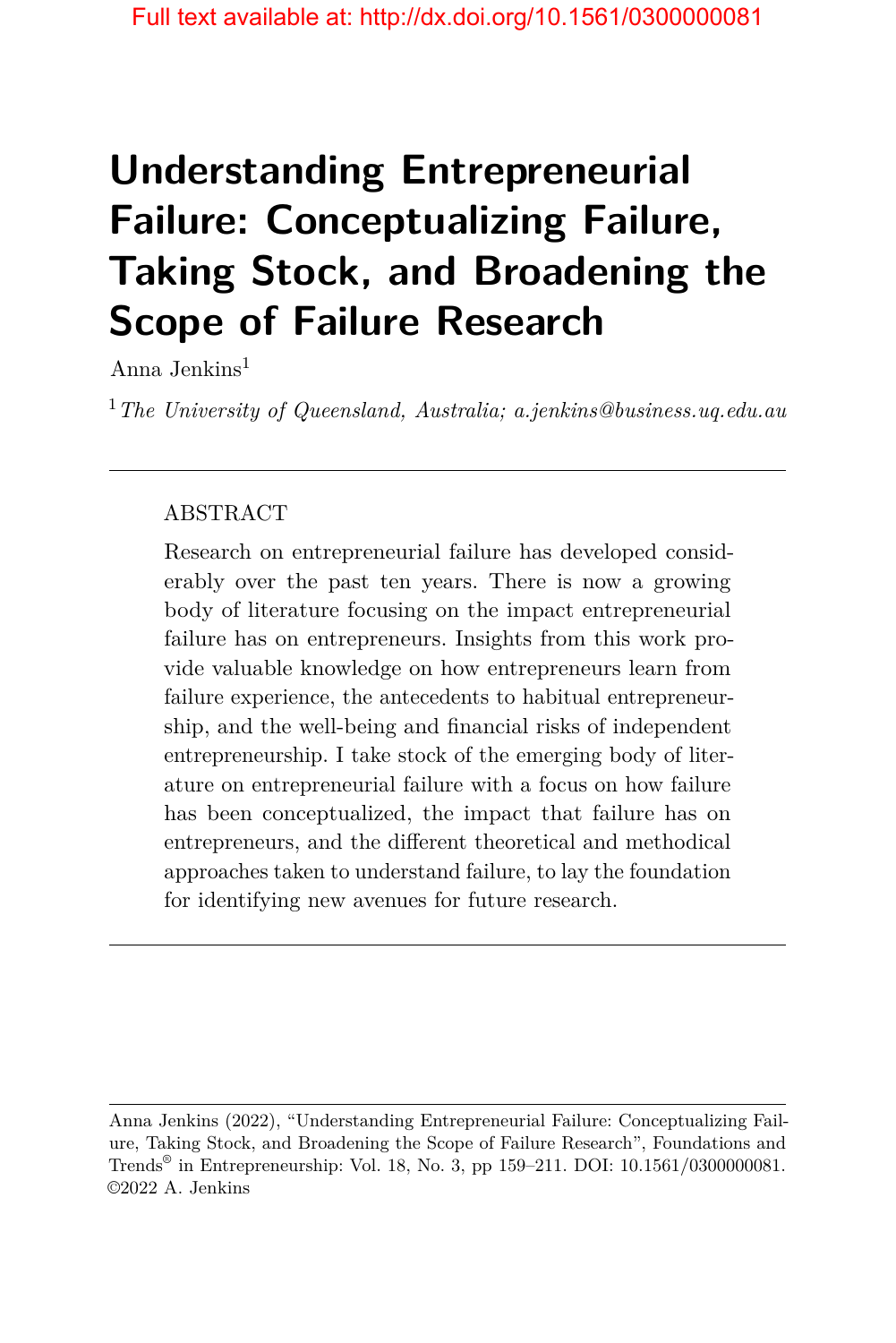# **1**

# <span id="page-9-0"></span>**Introduction**

Failure is inherent to the entrepreneurship process, yet, for a long time, this frequent outcome from entrepreneurial efforts was overlooked. The entrepreneurship field has started to take failure seriously, with a growing body of literature focusing on the impact that failure has on entrepreneurs. Insights from entrepreneurial failure have the potential to provide valuable knowledge on how entrepreneurs learn from experience, the antecedents to habitual entrepreneurship, and the well-being and financial risks of independent entrepreneurship.

However, there are a number of challenges and opportunities for researching entrepreneurial failure. There is substantial scope in how failure has been conceptualized, creating both opportunities to investigate this multifaceted phenomenon and the challenge of taking stock and investigating across the multiple different facets of failure. While failure is multifaceted, there is consensus that failure is a stressful experience for the entrepreneur, involving emotional and financial strain, and that the process of learning from failure is highly intertwined with recovery from failure. Yet despite this consensus on the impact of entrepreneurial failure, there is emerging evidence that not all entrepreneurs experience failure as highly stressful, with resilience, reentry, and positive emotions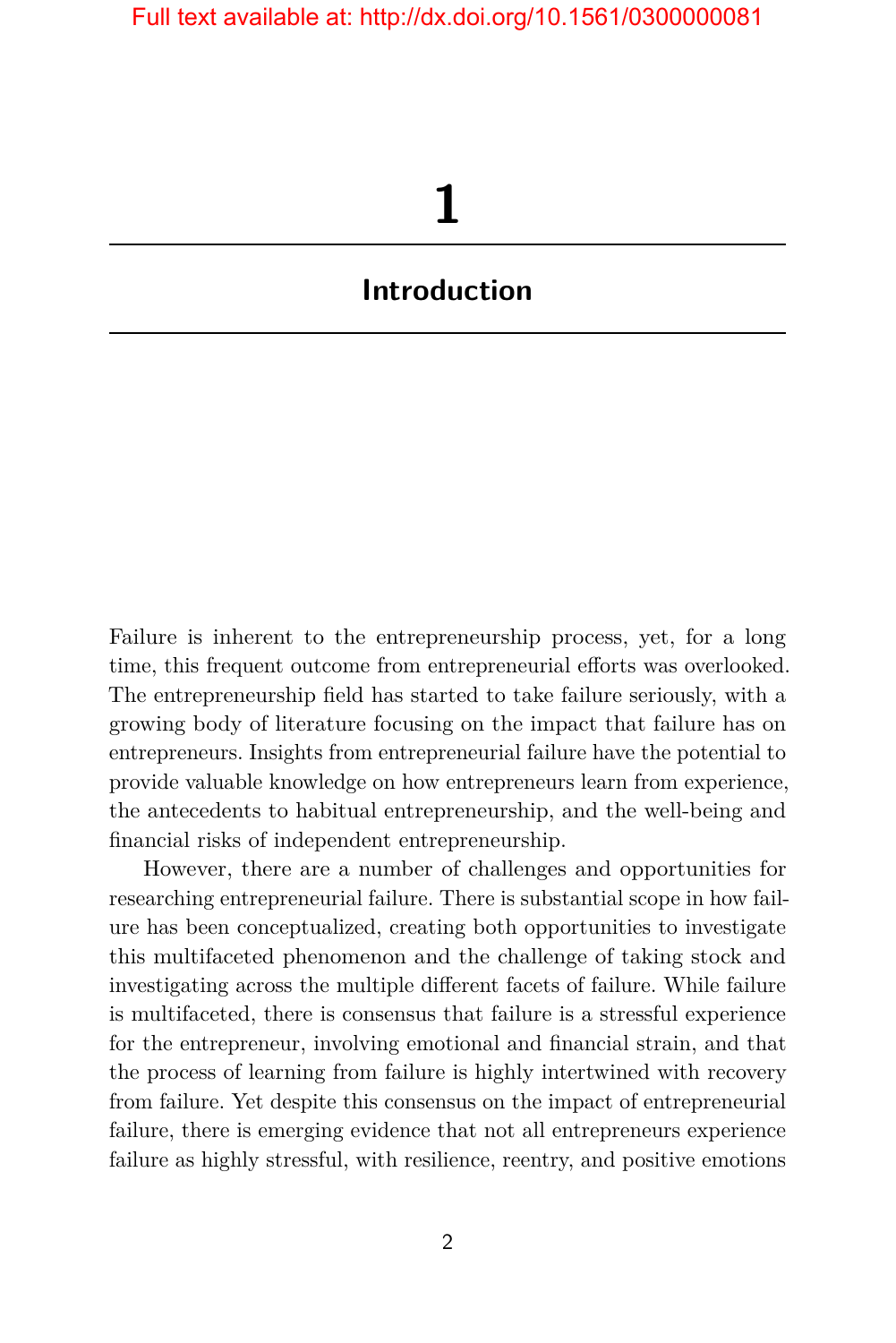also being identified as responses to firm failure. Thus, it is timely to review the literature on entrepreneurial failure to incorporate these new perspectives and broaden our understanding of the field and its potential to contribute to understanding the entrepreneurial phenomenon more broadly.

In this monograph, I take stock of the emerging body of literature on entrepreneurial failure with a focus on how failure has been conceptualized, the impact that failure has on entrepreneurs, and the different theoretical and methodical approaches taken to understand failure to lay the foundation for identifying new avenues for future research. I restrict the review to research that has focused on entrepreneurial failure in the context of independent entrepreneurship, where the entrepreneur and their business are tightly intertwined. To identify relevant monographs, I relied on the Scopus database and Google Scholar. While the review is comprehensive, I did not endeavor to identify every monograph on the topic; rather, I focused on identifying the dominant themes in the literature and the significant contributions to the field.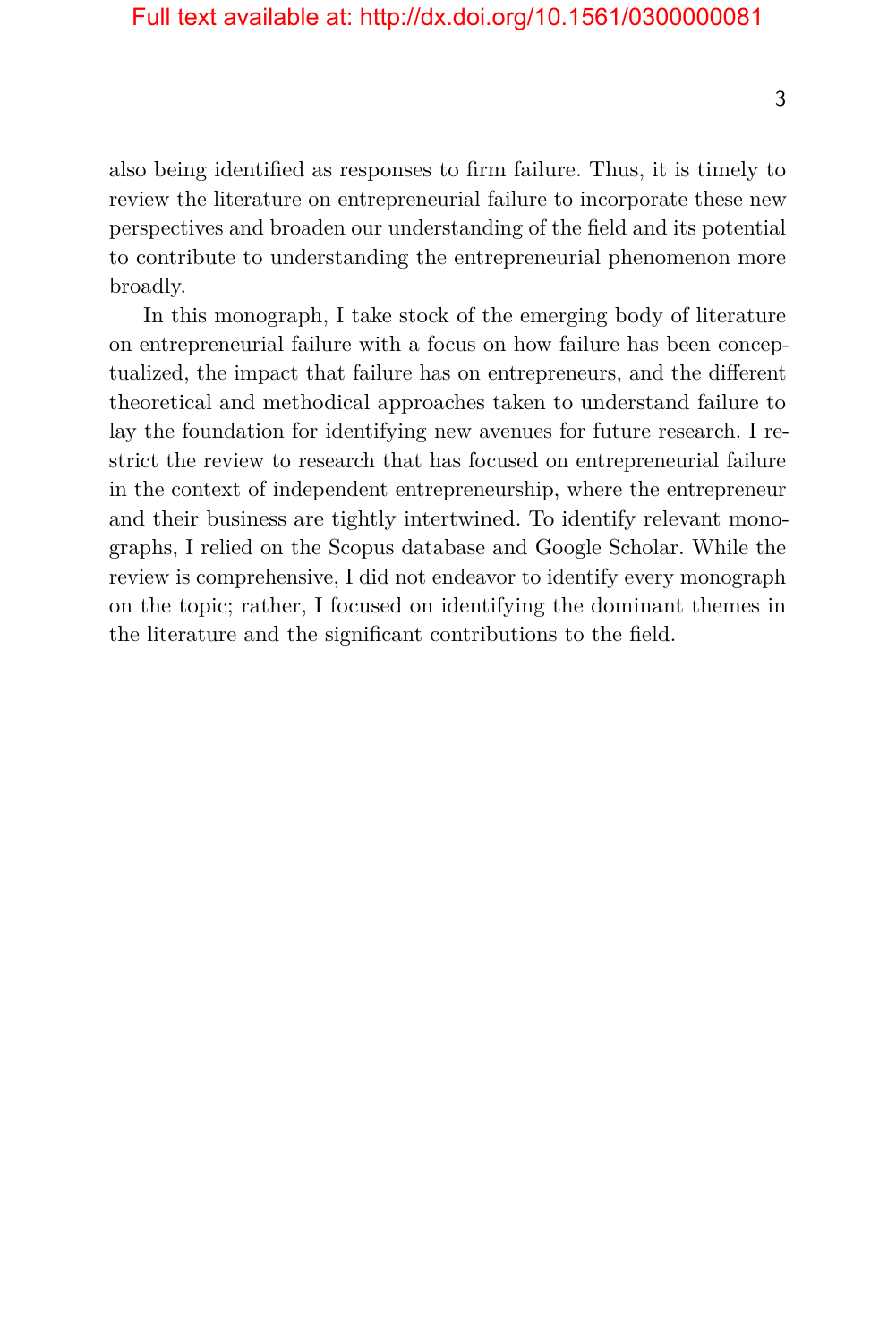- <span id="page-11-0"></span>Amankwah-Amoah, J., N. Boso, and I. Antwi-Agyei (2018). "The effects of business failure experience on successive entrepreneurial engagements: An evolutionary phase model". *Group and Organization Management*. 43(4): 648–682.
- Amato, P. (2000). "The consequences of divorce for adults and children". *Journal of Marriage Family*. 62(4): 1269–1287.
- Archer, J. (2001). "Grief from an evolutionary perspective". In: *Handbook of Bereavement Research: Consequences, Coping, and Care*. Ed. by M. S. Stroebe, R. O. Hansson, W. Stroebe, and H. Schut. American Psychological Association. 263–283.
- Artinger, S. and T. C. Powell (2016). "Entrepreneurial failure: Statistical and psychological explanations". *Strategic Management Journal*. 37(6): 1047–1064.
- Baumeister, R. F. and K. D. Vohs (2004). *Handbook of Self-Regulation: Research, Theory, and Applications*. New York: The Guilford Press.
- Boso, N., I. Adeleye, F. Donbesuur, and M. Gyensare (2019). "Do entrepreneurs always benefit from business failure experience?" *Journal of Business Research*. 98: 370–379.
- Byrne, O. (2021). "The rites of passage of business failure: A socialized sensemaking approach". In: *Work Life After Failure?: How Employees Bounce Back, Learn, and Recover from Work-Related Setbacks*. Emerald Publishing Limited.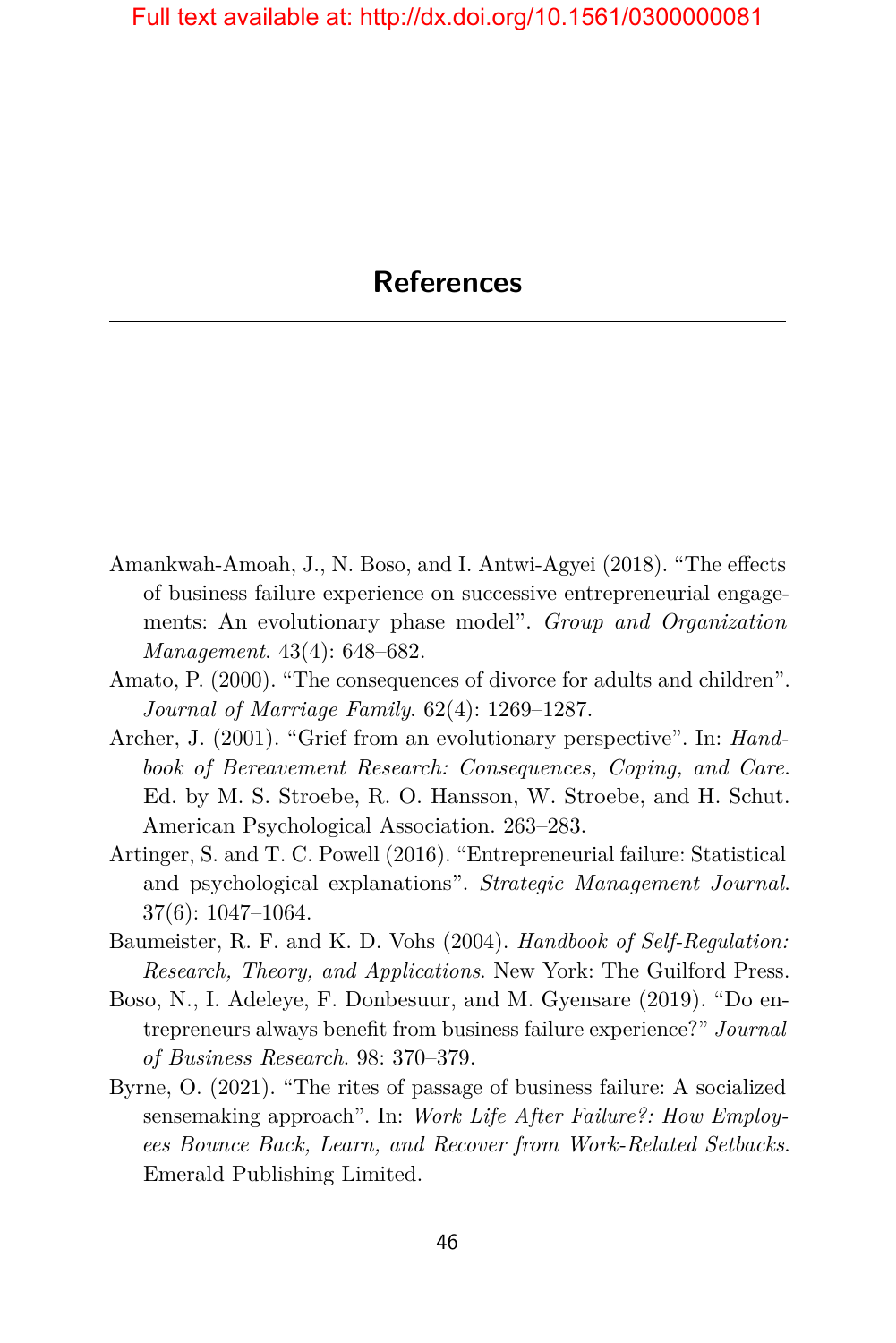- Byrne, O. and D. A. Shepherd (2015). "Different strokes for different folks: Entrepreneurial narratives of emotion, cognition, and making sense of business failure". *Entrepreneurship Theory and Practice*. 39(2): 375–405.
- Cardon, M. S., C. E. Stevens, and D. R. Potter (2011). "Misfortunes or mistakes?: Cultural sensemaking of entrepreneurial failure". *Journal of Business Venturing*. 26: 79–92.
- Casas, T. and M. Hilb (2016). "Founders in the living-dead trap: A theoretical exploration at entrepreneurship's dark core". *Entrepreneurship Research Journal*. 6(4): 401–423.
- Coad, A. (2014). "Death is not a success: Reflections on business exit". *International Small Business Journal*. 32(7): 721–732.
- Cope, J. (2011). "Entrepreneurial learning from failure: An interpretative phenomenological analysis". *Journal of Business Venturing*. 26(6): 604–623.
- Corner, P. D., S. Singh, and K. Pavlovich (2017). "Entrepreneurial resilience and venture failure". *International Small Business Journal*. 35(6): 687–708.
- Daskalaki, M. and M. Simosi (2018). "Unemployment as a liminoid phenomenon: Identity trajectories in times of crisis". *Human Relations*. 71(9): 1153–1178.
- Davidsson, P.  $(2007)$ . "Interpreting performance in research on independent entrepreneurship". In: *Proceedings of the Fourth AGSE International Entrepreneurship Research Exchange*. 911–925.
- DeTienne, D. R. (2010). "Entrepreneurial exit as a critical component of the entrepreneurial process: Theoretical development". *Journal of Business Venturing*. 25(2): 203–215.
- Dias, A. and A. A. Teixeira (2017). "The anatomy of business failure: A qualitative account of its implications for future business success". *European Journal of Management and Business Economics*. 26(1): 2–20.
- Eesley, C. E. and E. B. Roberts (2012). "Are you experienced or are you talented?: When does innate talent versus experience explain entrepreneurial performance?" *Strategic Entrepreneurship Journal*. 6(3): 207–219.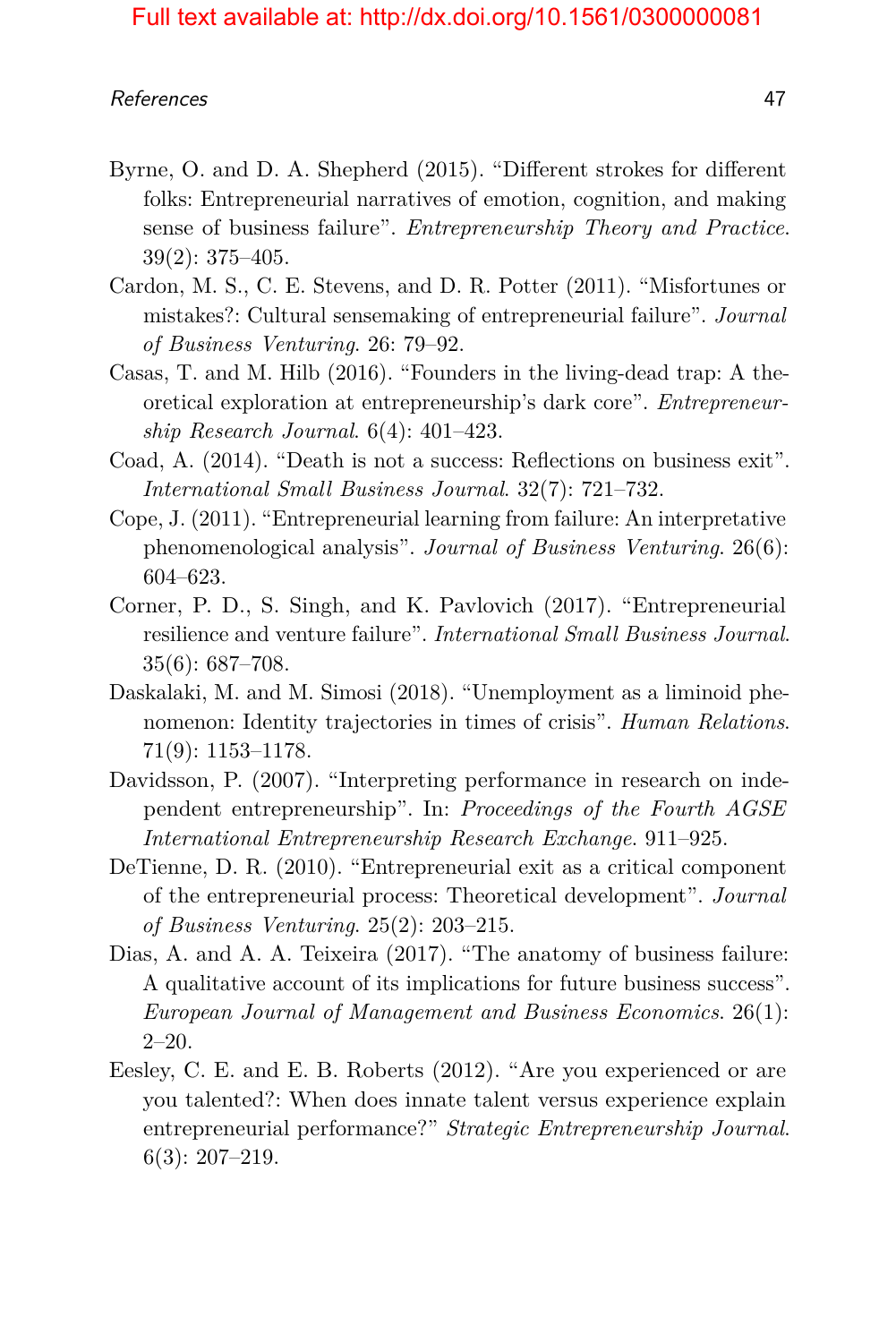- Eggers, J. and L. Song (2015). "Dealing with failure: Serial entrepreneurs and the costs of changing industries between ventures". *Academy of Management Journal*. 58(6): 1785–1803.
- Espinoza-Benavides, J. and D. Díaz (2019). "The entrepreneurial profile after failure". *International Journal of Entrepreneurial Behavior and Research*. 25(8): 1634–1651.
- Fauchart, E. and M. Gruber (2011). "Darwinians, communitarians, and missionaries: The role of founder identity in entrepreneurship". *Academy of Management Journal*. 54(5): 935–957.
- Ford, J., E. Kempson, and M. Wilson (1995). "Mortgage arrears and possessions: Perspectives from borrowers, lenders and the court". HM Stationery Office.
- Fox, J. (2019). *Reboot: More Than You Ever Wanted to Know About Running a Global Business*. John Wiley & Sons.
- Frankish, J. S., R. G. Roberts, A. Coad, T. C. Spears, and D. J. Storey (2013). "Do entrepreneurs really learn? Or do they just tell us that they do?" *Industrial and Corporate Change*. 22(1): 73–106.
- Gaskill, L. R., H. E. Van Auken, and R. A. Manning (1993). "A factor analytic study of the perceived causes of small business failure". *Journal of Small Business Management*. 31: 18–18.
- Gimeno, J., T. B. Folta, A. C. Cooper, and C. Y. Woo (1997). "Survival of the fittest? Entrepreneurial human capital and the persistence of underperforming firms". *Administrative Science Quarterly*. 42(4): 750–783.
- Headd, B. (2003). "Redefining business success: Distinguishing between closure and failure". *Small Business Economics*. 21(1): 51–61.
- Hewitt, B. and G. Turrell (2011). "Short-term functional health and well-being after marital separation: Does initiator status make a difference?" *American Journal of Epidemiology*. 173(11): 1308–1318.
- Hoang, H. and J. Gimeno (2010). "Becoming a founder: How founder role identity affects entrepreneurial transitions and persistence in founding". *Journal of Business Venturing*. 25(1): 41–53.
- Hogarth, R. M. and N. Karelaia (2012). "Entrepreneurial success and failure: Confidence and fallible judgment". *Organization Science*. 23(3): 1733–1747.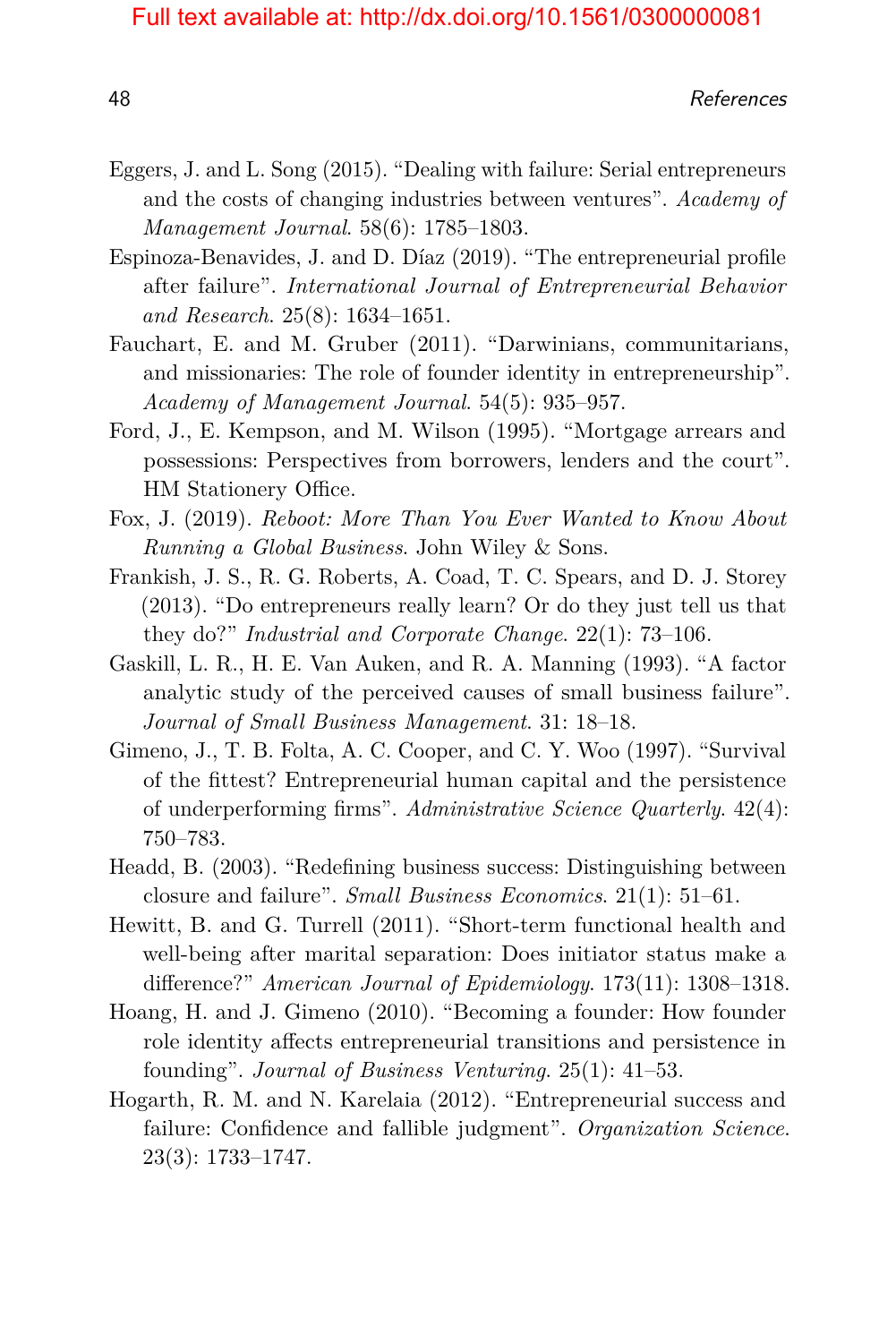- Hsu, D. K., J. Wiklund, and R. D. Cotton (2017). "Success, failure, and entrepreneurial reentry: An experimental assessment of the veracity of self-efficacy and prospect theory". *Entrepreneurship Theory and Practice*. 41(1): 19–47.
- Humphreys, M. and A. D. Brown (2002). "Narratives of organizational identity and identification: A case study of hegemony and resistance". *Organization Studies*. 23(3): 421–447.
- Ibarra, H. (2005). "Identity transitions: Possible selves, liminality and the dynamics of career change". *INSEAD Working Paper Series* INSEAD, Fontainebleu Cedex France.
- Jenkins, A. (2012). "After firm failure: Emotions, learning and re-entry". (Doctoral dissertation, Jönköping International Business School).
- Jenkins, A. S. (2021). "Relief and exploration after firm failure: Taking into account pre-failure experiences to understand post-failure responses". *Journal of Business Venturing Insights*. 15: e00226.
- Jenkins, A. and A. McKelvie (2016). "What is entrepreneurial failure? Implications for future research". *International Small Business Journal*. 34(2): 176–188.
- Jenkins, A. and A. McKelvie (2017). "Is this the end? Investigating firm and individual level outcomes post-failure". *Journal of Business Venturing Insights*. 8: 138–143.
- Jenkins, A. and O. Byrne (2020). "Entrepreneurial failure and exit". In: *The Psychology of Entrepreneurship*. Routledge. 244–262.
- Jenkins, A., E. Hunter, K. Hellerstedt, and P. Davidsson (2014a). "Stigmatization of failed entrepreneurs: Prevalence and solutions". In: *Babson College Entrepreneurship Research Conference (No. 50310)*. 98–98.
- Jenkins, A. S., J. Wiklund, and E. Brundin (2014b). "Individual responses to firm failure: Appraisals, grief, and the influence of prior failure experience". *Journal of Business Venturing*. 29(1): 17–33.
- Khelil, N. (2016). "The many faces of entrepreneurial failure: Insights from an empirical taxonomy". *Journal of Business Venturing*. 31(1): 72–94.
- Kibler, E., C. Mandl, T. Kautonen, and E. S. Berger (2017). "Attributes of legitimate venture failure impressions". *Journal of Business Venturing*. 32(2): 145–161.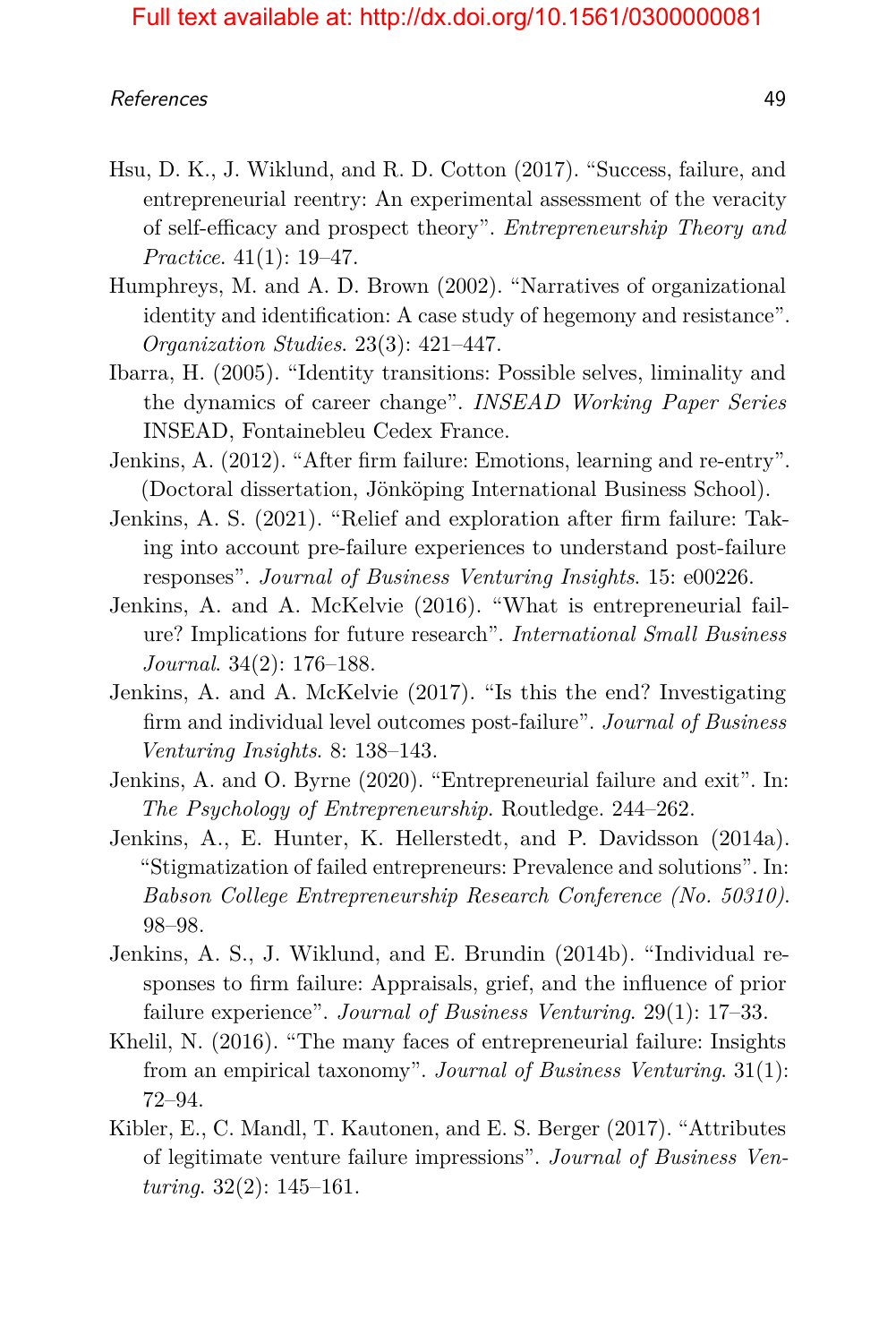- Kolb, D. A. (2014). *Experiential Learning: Experience as the Source of Learning and Development*. FT Press.
- Lattacher, W. and M. A. Wdowiak (2020). "Entrepreneurial learning from failure. A systematic review". *International Journal of Entrepreneurial Behavior and Research*. 26(5): 1093–1131.
- Lazarus, R. S. and S. Folkman (1984). *Stress, Appraisal, and Coping*. Springer Publishing Company.
- Lewis, K. V. (2016). "Identity capital: An exploration in the context of youth social entrepreneurship". *Entrepreneurship and Regional Development*. 28(3–4): 191–205.
- Lin, S. and S. Wang (2018). "How does the age of serial entrepreneurs influence their re-venture speed after a business failure?" *Small Business Economics*. 52(3): 651–666.
- Liu, Y., Y. Li, X. Hao, and Y. Zhang (2019). "Narcissism and learning from entrepreneurial failure". *Journal of Business Venturing*. 34(3): 496–512.
- Mantere, S., P. Aula, H. Schildt, and E. Vaara (2013). "Narrative attributions of entrepreneurial failure". *Journal of Business Venturing*. 28(4): 459–473.
- Murnieks, C. Y., E. Mosakowski, and M. S. Cardon (2014). "Pathways of passion: Identity centrality, passion, and behavior among entrepreneurs". *Journal of Management*. 40(6): 1583–1606.
- Nielsen, K. and S. Sarasvathy (2016). "A market for lemons in serial entrepreneurship? Exploring Type I and Type II errors in the restart decision". *Academy of Management Discoveries*. 2(3). amd 2014.0108.
- Olaison, L. and B. M. Sørensen (2014). "The abject of entrepreneurship: Failure, fiasco fraud". *International Journal of Entrepreneurial Behavior and Research*. 20(2): 193–211.
- Politis, D. (2005). "The process of entrepreneurial learning: A conceptual framework". *Entrepreneurship Theory and Practice*. 29(4): 399–424.
- Politis, D. and J. Gabrielsson (2009). "Entrepreneurs' attitudes towards failure: An experiential learning approach". *International Journal of Entrepreneurial Behavior and Research*. 15(4): 364–383.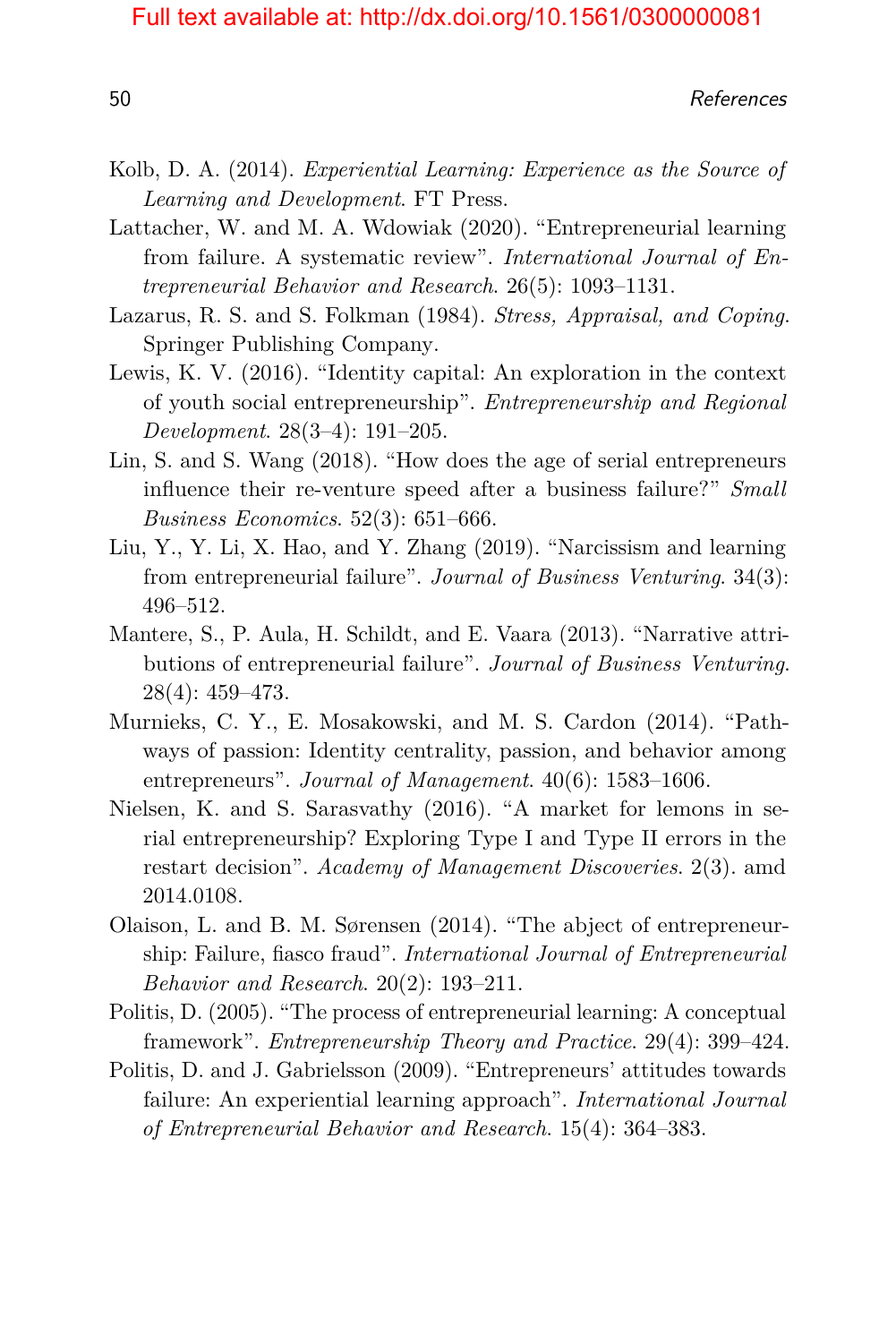- Powell, E. E. and T. Baker (2014). "It's what you make of it: Founder identity and enacting strategic responses to adversity". *Academy of Management Journal*. 57(5): 1406–1433.
- Powell, E. E. and T. Baker (2017). "In the beginning: Identity processes and organizing in multi-founder nascent ventures". *Academy of Management Journal*. 60(6): 2381–2414.
- Pretorius, M. and I. Le Roux (2011). "Successive failure, repeat entrepreneurship and no learning: A case study". *SA Journal of Human Resource Management*. 9(1): 1–13.
- Richardson, G. E. (2002). "The metatheory of resilience and resiliency". *Journal of Clinical Psychology*. 58(3): 307–321.
- Rouse, E. D. (2016). "Beginning's end: How founders psychologically disengage from their organizations". *Academy of Management Journal*. 59(5): 1605–1629.
- Sarasvathy, S., A. Menon, and G. Kuechle (2013). "Failing firms and successful entrepreneurs: Serial entrepreneurship as a temporal portfolio". *Small Business Economics*. 40(2): 417–434.
- Shepherd, D. (2003). "Learning from business failure: Propositions about the grief recovery process for the self-employed". *Academy of Management Review*. 282: 318–329.
- Shepherd, D. A., J. G. Covin, and D. F. Kuratko (2009a). "Project failure from corporate entrepreneurship: Managing the grief process". *Journal of Business Venturing*. 24: 588–600.
- Shepherd, D. A. and J. M. Haynie (2011). "Venture failure, stigma, and impression management: A self-verification, self-determination view". *Strategic Entrepreneurship Journal*. 5(2): 178–197.
- Shepherd, D. A., H. Patzelt, and M. Wolfe (2011). "Moving forward from project failure: Negative emotions, affective commitment and learning from the experience". *Academy of Management Journal*. 54(6).
- Shepherd, D. A., J. Wiklund, and J. M. Haynie (2009b). "Moving forward: Balancing the financial and emotional costs of business failure". *Journal of Business Venturing*. 24(2): 134–148.
- Simmons, S. A., J. Wiklund, and J. Levie (2014). "Stigma and business failure: implications for entrepreneurs' career choices". *Small Business Economics*. 42(3): 485–505.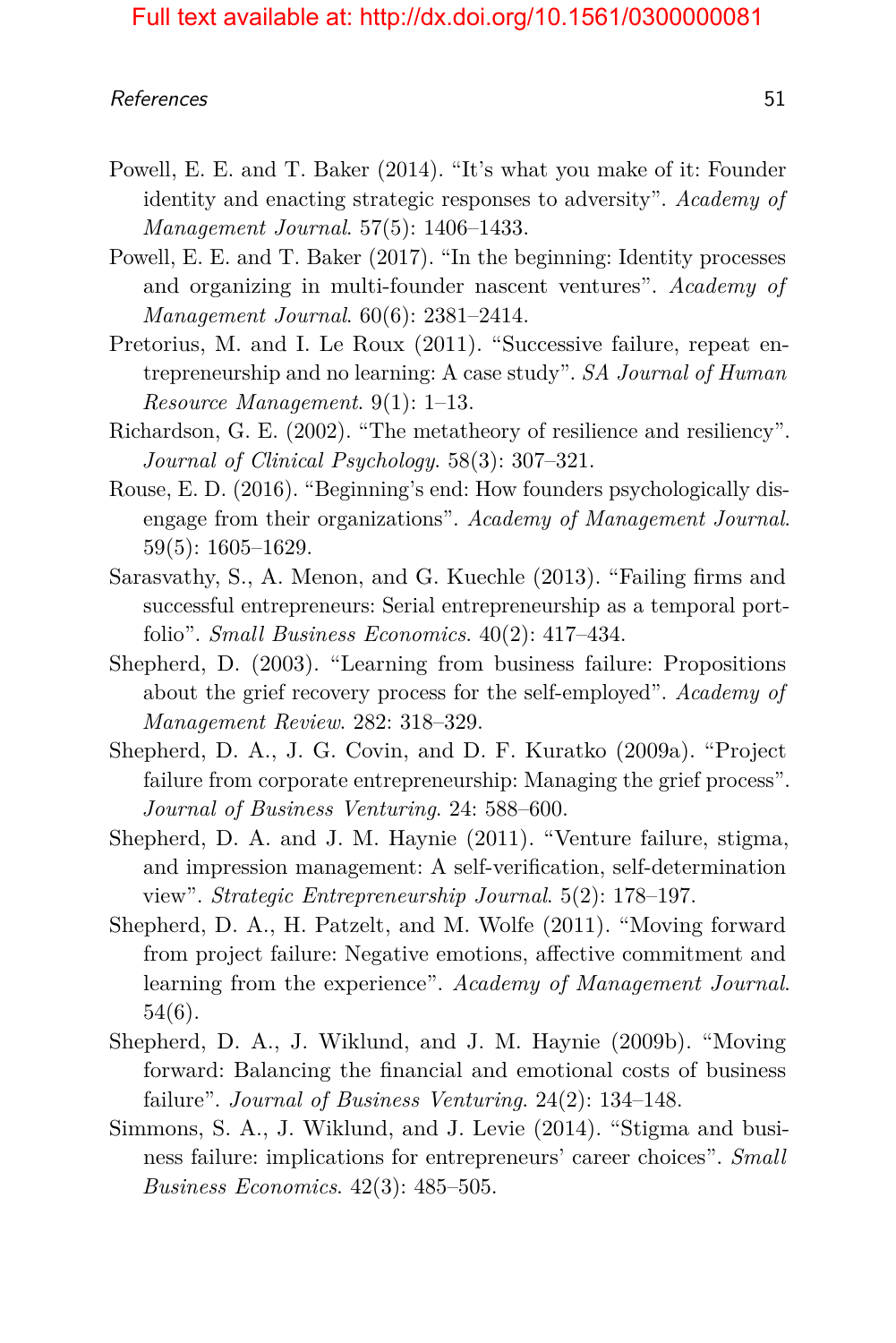- Simmons, S. A., J. Wiklund, J. Levie, S. W. Bradley, and S. A. Sunny (2019). "Gender gaps and reentry into entrepreneurial ecosystems after business failure". *Small Business Economics*. 53(2): 517–531.
- Singh, S., P. Corner, and K. Pavlovich (2007). "Coping with entrepreneurial failure". *Journal of Management and Organization*. 13: 331–344.
- Singh, S., P. D. Corner, and K. Pavlovich (2015). "Failed, not finished: A narrative approach to understanding venture failure stigmatization". *Journal of Business Venturing*. 30(1): 150–166.
- Stokes, D. and R. Blackburn (2002). "Learning the hard way: The lessons of owner-managers who have closed their businesses". *Journal of Small Business and Enterprise Development*. 9(1): 17–27.
- Ucbasaran, D., D. A. Shepherd, A. Lockett, and S. J. Lyon (2013). "Life after business failure: The process and consequences of business failure for entrepreneurs". *Journal of Management*. 39(1). DOI: [10.](https://doi.org/10.1177/0149206312457823) [1177/0149206312457823.](https://doi.org/10.1177/0149206312457823)
- Ucbasaran, D., P. Westhead, and M. Wright (2009). "The extent and nature of opportunity identification by experienced entrepreneurs". *Journal of Business Venturing*. 24(2): 99–115.
- Ucbasaran, D., P. Westhead, M. Wright, and M. Flores (2010). "The nature of entrepreneurial experience, business failure and comparative optimism". *Journal of Business Venturing*. 25(6): 541–555.
- Walsh, G. S. and J. A. Cunningham (2017). "Regenerative failure and attribution: Examining the underlying processes affecting entrepreneurial learning". *International Journal of Entrepreneurial Behavior and Research*. 23(4): 688–707.
- Weiner, B. (1985). "An attributional theory of achievement motivation and emotion". *Psychological Review*. 92(4): 548.
- Weiner, B. (1986). "Attribution, emotion, and action". In: *Handbook of Motivation and Cognition: Foundations of Social Behavior*. Ed. by R. M. Sorrentino and E. T. Higgins. Guilford Press. 281–312.
- Whyley, C. (1998). *Risky Business: The Personal and Financial Costs of Small Business Failure*. Westminster: Policy Studies Institute.
- Wong, P. T. and B. Weiner (1981). "When people ask 'why' questions, and the heuristics of attributional search". *Journal of Personality and Social Psychology*. 40(4): 650.